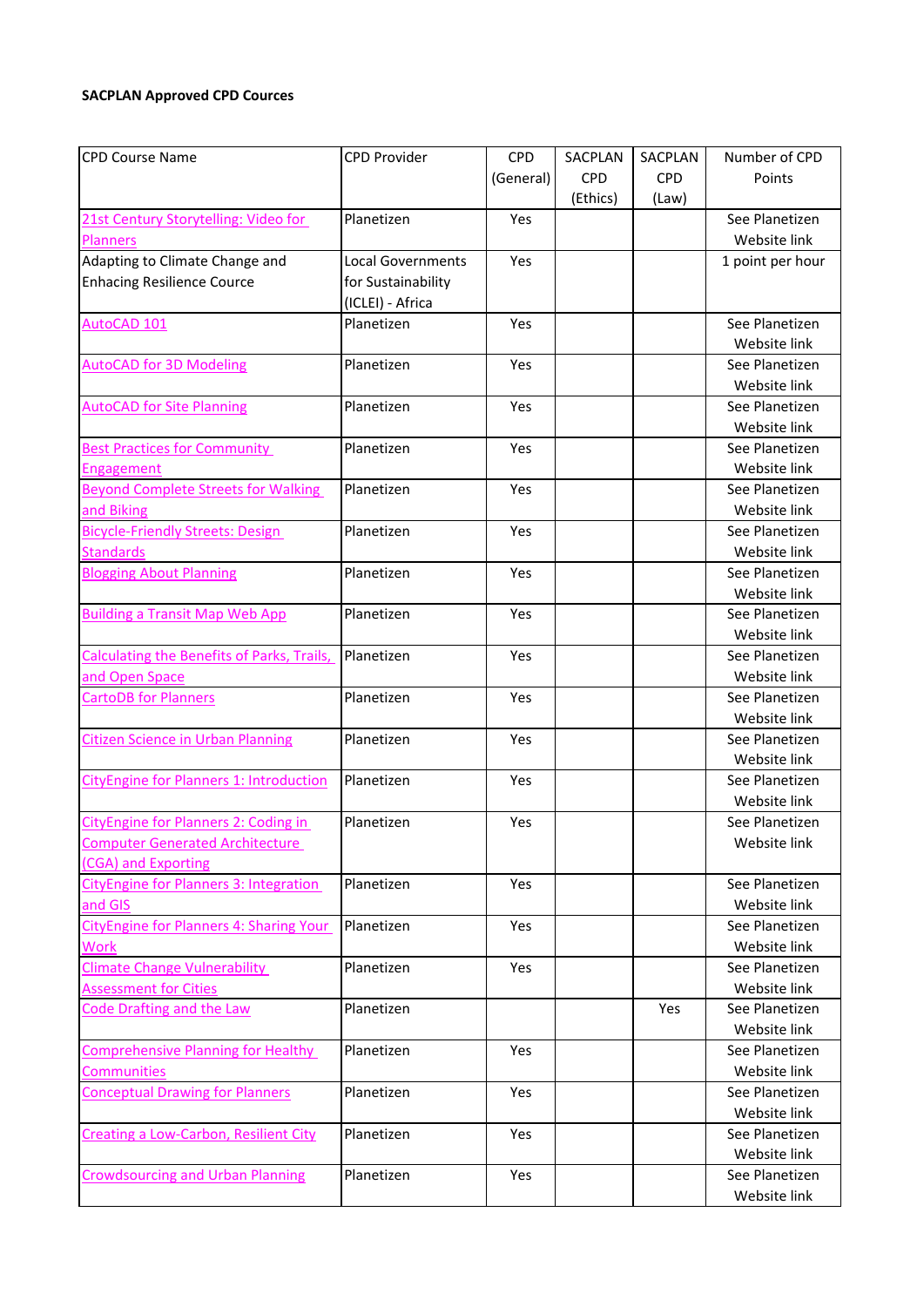| <b>Defensible Sign Regulations</b>                          | Planetizen             | Yes  |     | See Planetizen                 |
|-------------------------------------------------------------|------------------------|------|-----|--------------------------------|
|                                                             |                        |      |     | Website link                   |
| <b>Defining Neighborhoods</b>                               | Planetizen             | Yes  |     | See Planetizen                 |
|                                                             |                        |      |     | Website link                   |
| Design in Planning: An Overview                             | Planetizen             | Yes. |     | See Planetizen                 |
|                                                             |                        |      |     | Website link                   |
| Developing a Fact Basis for Hazard                          | Planetizen             | Yes  |     | See Planetizen                 |
| <b>Planning</b>                                             |                        |      |     | Website link                   |
| <b>Digital Publishing for Planners</b>                      | Planetizen             | Yes  |     | See Planetizen                 |
|                                                             |                        |      |     | Website link                   |
| <b>Disaster Resilience and Recovery</b>                     | Planetizen             | Yes  |     | See Planetizen                 |
| <b>Through Land Use Planning</b>                            |                        |      |     | Website link                   |
| <b>Early Career Strategies for Successful</b>               | Planetizen             | Yes  |     | See Planetizen                 |
| <b>Planning Practice</b>                                    |                        |      |     | Website link                   |
| <b>Economic Impact Analysis in Land Use</b>                 | Planetizen             | Yes  |     | See Planetizen                 |
| Planning                                                    |                        |      |     | Website link                   |
| Economic Thinking for Planners: Cities,                     | Planetizen             | Yes  |     | See Planetizen                 |
| <b>Externalities, and Governance</b>                        |                        |      |     | Website link                   |
| <b>Economic Thinking for Planners:</b>                      | Planetizen             | Yes  |     | See Planetizen                 |
| <b>Economics of the Environment</b>                         |                        |      |     | Website link                   |
| <b>Economic Thinking for Planners: Gains</b>                | Planetizen             | Yes  |     | See Planetizen                 |
| from Trade, Labor, and Immigration                          |                        |      |     | Website link                   |
| <b>Economic Thinking for Planners: Local</b>                | Planetizen             | Yes  |     | See Planetizen                 |
| <b>Government and Governance</b>                            |                        |      |     | Website link                   |
| <b>Economic Thinking for Planners:</b>                      | Planetizen             | Yes  |     | See Planetizen                 |
| <b>Overview</b>                                             |                        |      |     | Website link                   |
| <b>Economic Thinking for Planners: Supply</b>               | Planetizen             | Yes  |     | See Planetizen                 |
| and Demand                                                  |                        |      |     | Website link                   |
| <b>Educational Space Programming for a</b>                  | Planetizen             | Yes  |     | See Planetizen                 |
| <b>New or Renovated Facility</b>                            |                        |      |     | Website link                   |
| <b>Ethics: Balancing a Business Friendly</b>                | Planetizen             |      | Yes | See Planetizen                 |
| <b>Planning Environment</b>                                 |                        |      |     | Website link                   |
| <b>Ethics: Balancing a Business Friendly</b>                | Planetizen             |      | Yes | See Planetizen                 |
| <b>Planning Environment, Part 2</b>                         |                        |      |     | Website link                   |
| <b>External Relations for Planners</b>                      | Planetizen             | Yes  |     | See Planetizen                 |
|                                                             |                        |      |     | Website link                   |
| <b>Form-Based Codes: Using Building</b>                     | Planetizen             | Yes  |     | See Planetizen                 |
| Types, Part 1                                               |                        |      |     | Website link                   |
| <b>Form-Based Codes: Using Building</b>                     | Planetizen             | Yes  |     | See Planetizen<br>Website link |
| Types, Part 2<br><b>Frontage Types and the Public Realm</b> | Planetizen             | Yes  |     | See Planetizen                 |
|                                                             |                        |      |     | Website link                   |
| <b>Fundamentals of Human Settlements</b>                    | University of the Free | Yes  |     | 1 point per hour               |
|                                                             | State                  |      |     |                                |
| <b>Geoanalysis with ArcGIS and Google</b>                   | Planetizen             | Yes  |     | See Planetizen                 |
| Earth                                                       |                        |      |     | Website link                   |
| <b>GeoDesign Using CommunityViz:</b>                        | Planetizen             | Yes  |     | See Planetizen                 |
| <b>Buildout and Visualization</b>                           |                        |      |     | Website link                   |
| <b>GeoDesign with CommunityViz: Land</b>                    | Planetizen             | Yes  |     | See Planetizen                 |
| <b>Use Designer</b>                                         |                        |      |     | Website link                   |
| <b>GIS Fundamentals: An Introduction</b>                    | Planetizen             | Yes  |     | See Planetizen                 |
|                                                             |                        |      |     | Website link                   |
| <b>GIS Fundamentals: Geocoding,</b>                         | Planetizen             | Yes  |     | See Planetizen                 |
| <b>Geoprocessing, and Online Sharing</b>                    |                        |      |     | Website link                   |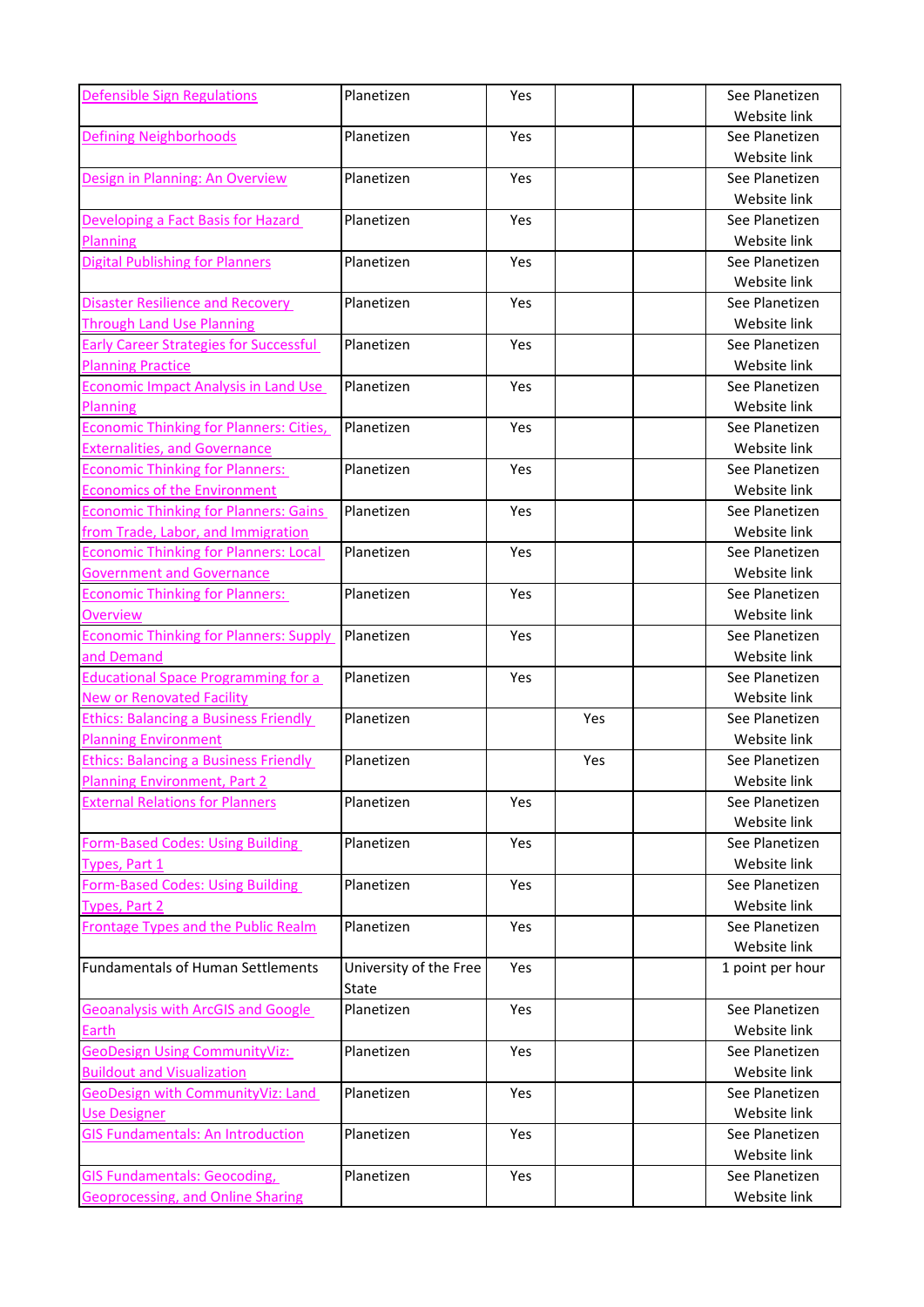| GIS Fundamentals: Importing, Selecting,                           | Planetizen         | Yes | See Planetizen                 |
|-------------------------------------------------------------------|--------------------|-----|--------------------------------|
| and Managing Data                                                 |                    |     | Website link                   |
| <b>GIS Fundamentals: Projections and Map</b>                      | Planetizen         | Yes | See Planetizen                 |
| <b>Design</b>                                                     |                    |     | Website link                   |
| <b>GIS Fundamentals: Thematic Maps</b>                            | Planetizen         | Yes | See Planetizen                 |
|                                                                   |                    |     | Website link                   |
| <b>GIS Walkability Modeling</b>                                   | Planetizen         | Yes | See Planetizen                 |
|                                                                   |                    |     | Website link                   |
| <b>Greenhouse Gas Emissions Accounting</b>                        | Planetizen         | Yes | See Planetizen                 |
| for Cities                                                        |                    |     | Website link                   |
| <b>Greening the Neighborhood:</b>                                 | Planetizen         | Yes | See Planetizen                 |
| <b>Accelerating Sustainability with LEED-</b>                     |                    |     | Website link                   |
| <b>ND</b>                                                         |                    |     |                                |
| Greening the Neighborhood: An                                     | Planetizen         | Yes | See Planetizen                 |
| <b>Introduction to LEED-ND</b>                                    |                    |     | Website link                   |
| <b>Greening the Neighborhood: LEED-ND</b><br><b>Core Concepts</b> | Planetizen         | Yes | See Planetizen<br>Website link |
| Greening the Neighborhood: LEED-ND                                | Planetizen         | Yes | See Planetizen                 |
| <b>Globally and v.4 Update</b>                                    |                    |     | Website link                   |
| Greening the Neighborhood: LEED-ND                                | Planetizen         | Yes | See Planetizen                 |
| <b>Metrics</b>                                                    |                    |     | Website link                   |
| <b>Hand Drawing Master Plans</b>                                  | Planetizen         | Yes | See Planetizen                 |
|                                                                   |                    |     | Website link                   |
| <b>Healthy Urban Food Systems: Planning</b>                       | Planetizen         | Yes | See Planetizen                 |
| <b>Production Facilities</b>                                      |                    |     | Website link                   |
| <b>Healthy Urban Food Systems: Planning</b>                       | Planetizen         | Yes | See Planetizen                 |
| <b>Retail Facilities</b>                                          |                    |     | Website link                   |
| Heritage Resource Management                                      | University of Cape | Yes | 1 point per hour               |
|                                                                   | Town, School of    |     |                                |
|                                                                   | Architecture,      |     |                                |
|                                                                   | Planning and       |     |                                |
|                                                                   | Geomatics          |     |                                |
| <b>Historic Preservation: How-to Guide</b>                        | Planetizen         | Yes | See Planetizen                 |
|                                                                   |                    |     | Website link                   |
| Housing and Racial Justice: Current                               | Planetizen         | Yes | See Planetizen                 |
| <b>Events Urban Resilience</b>                                    | Planetizen         |     | Website link<br>See Planetizen |
| <b>Illustrator for Planners - Advanced</b>                        |                    | Yes | Website link                   |
| <b>Illustrator for Planners - Intermediate</b>                    | Planetizen         | Yes | See Planetizen                 |
|                                                                   |                    |     | Website link                   |
| <b>Illustrator for Planners - Introduction</b>                    | Planetizen         | Yes | See Planetizen                 |
|                                                                   |                    |     |                                |
| <b>Incorporating the Sustainable</b>                              |                    |     |                                |
|                                                                   | Planetizen         | Yes | Website link<br>See Planetizen |
| Development Goals into the Planning                               |                    |     | Website link                   |
| <b>Process</b>                                                    |                    |     |                                |
| Incremental Code Reform: Enabling                                 | Planetizen         | Yes | See Planetizen                 |
| <b>Better Places</b>                                              |                    |     | Website link                   |
| <b>Introduction to Charrettes</b>                                 | Planetizen         | Yes | See Planetizen                 |
|                                                                   |                    |     | Website link                   |
| Introduction to City Planning 1: Ancient                          | Planetizen         | Yes | See Planetizen                 |
| Times to the Modern Age (7,500 BC to<br>1900)                     |                    |     | Website link                   |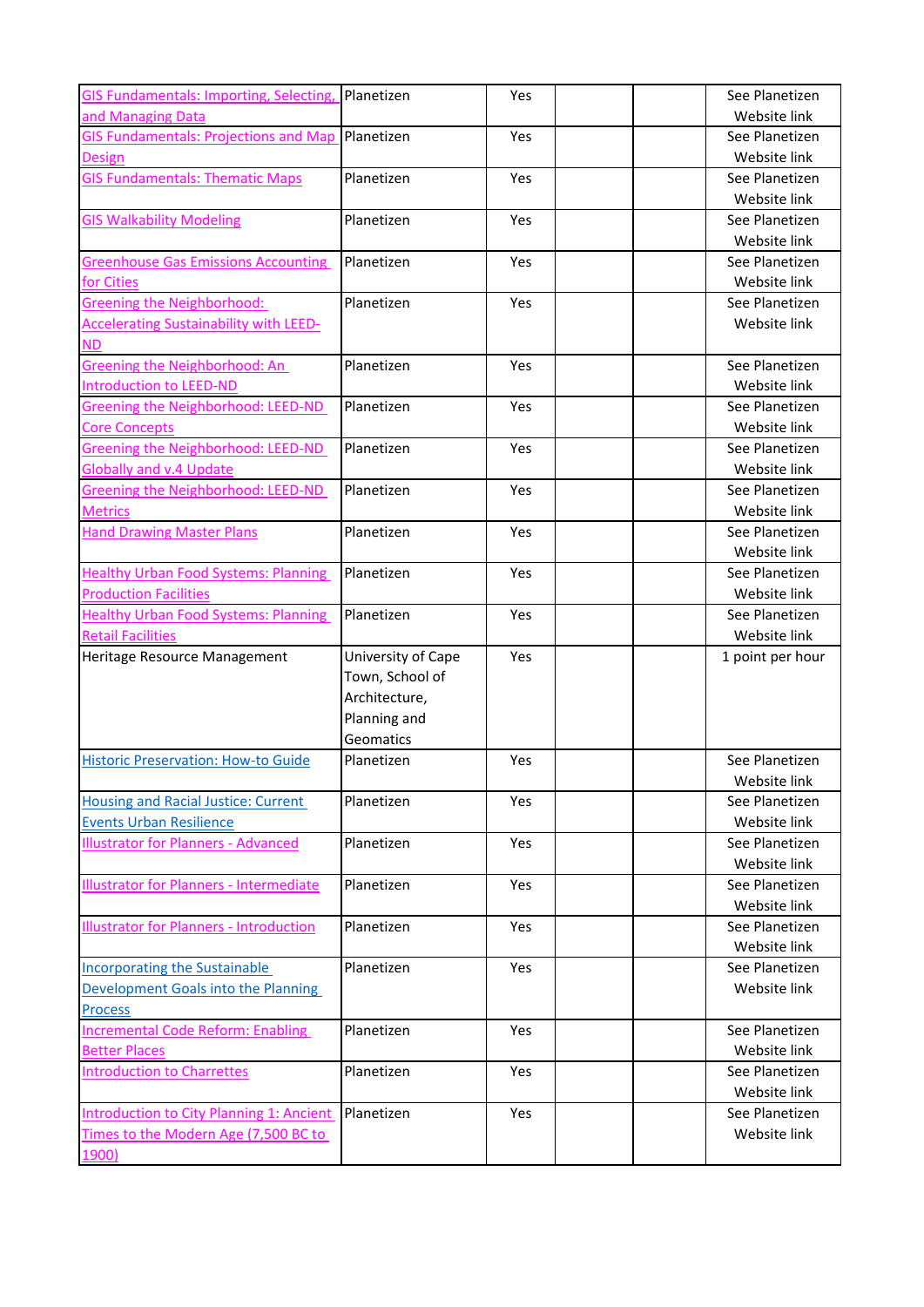| Ideas of City Planning (1900-1939)<br>Website link<br>Planetizen<br>Yes<br>See Planetizen<br><b>Introduction to City Planning 3:</b><br>Midcentury Modern (1940-1979)<br>Website link<br>Introduction to City Planning 4: Planning<br>Planetizen<br>Yes<br>See Planetizen<br>in the Postmodern Age (1980-Today)<br>Website link<br><b>Introduction to City Planning 5: The City</b><br>Planetizen<br>Yes<br>See Planetizen<br>Website link<br>of Tomorrow<br><b>Introduction to Climate Action Planning</b><br>Planetizen<br>Yes<br>See Planetizen<br>Website link<br>Planetizen<br>Yes<br>See Planetizen<br><b>Introduction to Healthy Communities</b><br>Website link<br>Planetizen<br>See Planetizen<br>Introduction to Historic Preservation<br>Yes<br>Website link<br>Planetizen<br>Yes<br>See Planetizen<br><b>Introduction to New Mobility</b><br>Website link<br>Planetizen<br>See Planetizen<br>Introduction to Planning:<br>Yes<br><b>Implementation of the Plan</b><br>Website link<br>Planetizen<br>See Planetizen<br>Introduction to Planning: The<br>Yes<br><b>Comprehensive Plan</b><br>Website link<br>Planetizen<br>See Planetizen<br>Introduction to Planning: Zoning as an<br>Yes<br><b>Implementation Tool</b><br>Website link<br>Planetizen<br>See Planetizen<br><b>Introduction to Real Estate Equity</b><br>Yes<br>Website link<br>Crowdfunding<br>Introduction to Research in Socio-<br>University of the Free<br>Yes<br>1 point per hour<br><b>Cultural Aspects of Planning</b><br>State<br>Yes<br>See Planetizen<br><b>Introduction to Resilience Planning</b><br>Planetizen<br>Website link<br>See Planetizen<br>Planetizen<br>Yes<br><b>Introduction to Smart Cities</b><br>Website link<br>Planetizen<br>See Planetizen<br><b>Introduction to the UrbanSim Cloud</b><br>Yes<br>Website link<br>Platform<br><b>Introduction to Urban Informatics</b><br>Planetizen<br>Yes.<br>See Planetizen<br>Website link<br>Introduction to Urban Sustainability<br>Planetizen<br>Yes<br>See Planetizen<br><b>Appraisal Tools</b><br>Website link<br><b>Introduction to WebGIS</b><br>Planetizen<br>Yes<br>See Planetizen<br>Website link<br><b>Introductory Housing Analysis with Exce</b><br>Planetizen<br>Yes<br>See Planetizen<br>Website link<br>Planetizen<br>Yes<br>See Planetizen<br><b>Introductory Population Analysis with</b><br>Website link<br>Excel<br><b>Introductory Urban Economics Analysis</b><br>Planetizen<br>Yes<br>See Planetizen<br>with Excel<br>Website link<br>K-12 Master Facility Planning<br>Planetizen<br>Yes<br>See Planetizen<br>Website link<br>Planetizen<br>Yes<br>See Planetizen<br><b>Land Use Planning to Support Economic</b><br>Website link<br><b>Development</b><br>Launching (and Relaunching) Your<br>Planetizen<br>Yes<br>See Planetizen<br>Website link<br><b>Planning Career</b><br>Planetizen<br>See Planetizen<br>Leadership in Planning: Strategic<br>Yes<br>Decision-Making in the Public Interest<br>Website link | <b>Introduction to City Planning 2: Modern</b> | Planetizen | Yes | See Planetizen |
|-----------------------------------------------------------------------------------------------------------------------------------------------------------------------------------------------------------------------------------------------------------------------------------------------------------------------------------------------------------------------------------------------------------------------------------------------------------------------------------------------------------------------------------------------------------------------------------------------------------------------------------------------------------------------------------------------------------------------------------------------------------------------------------------------------------------------------------------------------------------------------------------------------------------------------------------------------------------------------------------------------------------------------------------------------------------------------------------------------------------------------------------------------------------------------------------------------------------------------------------------------------------------------------------------------------------------------------------------------------------------------------------------------------------------------------------------------------------------------------------------------------------------------------------------------------------------------------------------------------------------------------------------------------------------------------------------------------------------------------------------------------------------------------------------------------------------------------------------------------------------------------------------------------------------------------------------------------------------------------------------------------------------------------------------------------------------------------------------------------------------------------------------------------------------------------------------------------------------------------------------------------------------------------------------------------------------------------------------------------------------------------------------------------------------------------------------------------------------------------------------------------------------------------------------------------------------------------------------------------------------------------------------------------------------------------------------------------------------------------------------------------------------------------------------------------------------------------------------------------------------------------------------------------------------------------------------------------------------------------------|------------------------------------------------|------------|-----|----------------|
|                                                                                                                                                                                                                                                                                                                                                                                                                                                                                                                                                                                                                                                                                                                                                                                                                                                                                                                                                                                                                                                                                                                                                                                                                                                                                                                                                                                                                                                                                                                                                                                                                                                                                                                                                                                                                                                                                                                                                                                                                                                                                                                                                                                                                                                                                                                                                                                                                                                                                                                                                                                                                                                                                                                                                                                                                                                                                                                                                                                         |                                                |            |     |                |
|                                                                                                                                                                                                                                                                                                                                                                                                                                                                                                                                                                                                                                                                                                                                                                                                                                                                                                                                                                                                                                                                                                                                                                                                                                                                                                                                                                                                                                                                                                                                                                                                                                                                                                                                                                                                                                                                                                                                                                                                                                                                                                                                                                                                                                                                                                                                                                                                                                                                                                                                                                                                                                                                                                                                                                                                                                                                                                                                                                                         |                                                |            |     |                |
|                                                                                                                                                                                                                                                                                                                                                                                                                                                                                                                                                                                                                                                                                                                                                                                                                                                                                                                                                                                                                                                                                                                                                                                                                                                                                                                                                                                                                                                                                                                                                                                                                                                                                                                                                                                                                                                                                                                                                                                                                                                                                                                                                                                                                                                                                                                                                                                                                                                                                                                                                                                                                                                                                                                                                                                                                                                                                                                                                                                         |                                                |            |     |                |
|                                                                                                                                                                                                                                                                                                                                                                                                                                                                                                                                                                                                                                                                                                                                                                                                                                                                                                                                                                                                                                                                                                                                                                                                                                                                                                                                                                                                                                                                                                                                                                                                                                                                                                                                                                                                                                                                                                                                                                                                                                                                                                                                                                                                                                                                                                                                                                                                                                                                                                                                                                                                                                                                                                                                                                                                                                                                                                                                                                                         |                                                |            |     |                |
|                                                                                                                                                                                                                                                                                                                                                                                                                                                                                                                                                                                                                                                                                                                                                                                                                                                                                                                                                                                                                                                                                                                                                                                                                                                                                                                                                                                                                                                                                                                                                                                                                                                                                                                                                                                                                                                                                                                                                                                                                                                                                                                                                                                                                                                                                                                                                                                                                                                                                                                                                                                                                                                                                                                                                                                                                                                                                                                                                                                         |                                                |            |     |                |
|                                                                                                                                                                                                                                                                                                                                                                                                                                                                                                                                                                                                                                                                                                                                                                                                                                                                                                                                                                                                                                                                                                                                                                                                                                                                                                                                                                                                                                                                                                                                                                                                                                                                                                                                                                                                                                                                                                                                                                                                                                                                                                                                                                                                                                                                                                                                                                                                                                                                                                                                                                                                                                                                                                                                                                                                                                                                                                                                                                                         |                                                |            |     |                |
|                                                                                                                                                                                                                                                                                                                                                                                                                                                                                                                                                                                                                                                                                                                                                                                                                                                                                                                                                                                                                                                                                                                                                                                                                                                                                                                                                                                                                                                                                                                                                                                                                                                                                                                                                                                                                                                                                                                                                                                                                                                                                                                                                                                                                                                                                                                                                                                                                                                                                                                                                                                                                                                                                                                                                                                                                                                                                                                                                                                         |                                                |            |     |                |
|                                                                                                                                                                                                                                                                                                                                                                                                                                                                                                                                                                                                                                                                                                                                                                                                                                                                                                                                                                                                                                                                                                                                                                                                                                                                                                                                                                                                                                                                                                                                                                                                                                                                                                                                                                                                                                                                                                                                                                                                                                                                                                                                                                                                                                                                                                                                                                                                                                                                                                                                                                                                                                                                                                                                                                                                                                                                                                                                                                                         |                                                |            |     |                |
|                                                                                                                                                                                                                                                                                                                                                                                                                                                                                                                                                                                                                                                                                                                                                                                                                                                                                                                                                                                                                                                                                                                                                                                                                                                                                                                                                                                                                                                                                                                                                                                                                                                                                                                                                                                                                                                                                                                                                                                                                                                                                                                                                                                                                                                                                                                                                                                                                                                                                                                                                                                                                                                                                                                                                                                                                                                                                                                                                                                         |                                                |            |     |                |
|                                                                                                                                                                                                                                                                                                                                                                                                                                                                                                                                                                                                                                                                                                                                                                                                                                                                                                                                                                                                                                                                                                                                                                                                                                                                                                                                                                                                                                                                                                                                                                                                                                                                                                                                                                                                                                                                                                                                                                                                                                                                                                                                                                                                                                                                                                                                                                                                                                                                                                                                                                                                                                                                                                                                                                                                                                                                                                                                                                                         |                                                |            |     |                |
|                                                                                                                                                                                                                                                                                                                                                                                                                                                                                                                                                                                                                                                                                                                                                                                                                                                                                                                                                                                                                                                                                                                                                                                                                                                                                                                                                                                                                                                                                                                                                                                                                                                                                                                                                                                                                                                                                                                                                                                                                                                                                                                                                                                                                                                                                                                                                                                                                                                                                                                                                                                                                                                                                                                                                                                                                                                                                                                                                                                         |                                                |            |     |                |
|                                                                                                                                                                                                                                                                                                                                                                                                                                                                                                                                                                                                                                                                                                                                                                                                                                                                                                                                                                                                                                                                                                                                                                                                                                                                                                                                                                                                                                                                                                                                                                                                                                                                                                                                                                                                                                                                                                                                                                                                                                                                                                                                                                                                                                                                                                                                                                                                                                                                                                                                                                                                                                                                                                                                                                                                                                                                                                                                                                                         |                                                |            |     |                |
|                                                                                                                                                                                                                                                                                                                                                                                                                                                                                                                                                                                                                                                                                                                                                                                                                                                                                                                                                                                                                                                                                                                                                                                                                                                                                                                                                                                                                                                                                                                                                                                                                                                                                                                                                                                                                                                                                                                                                                                                                                                                                                                                                                                                                                                                                                                                                                                                                                                                                                                                                                                                                                                                                                                                                                                                                                                                                                                                                                                         |                                                |            |     |                |
|                                                                                                                                                                                                                                                                                                                                                                                                                                                                                                                                                                                                                                                                                                                                                                                                                                                                                                                                                                                                                                                                                                                                                                                                                                                                                                                                                                                                                                                                                                                                                                                                                                                                                                                                                                                                                                                                                                                                                                                                                                                                                                                                                                                                                                                                                                                                                                                                                                                                                                                                                                                                                                                                                                                                                                                                                                                                                                                                                                                         |                                                |            |     |                |
|                                                                                                                                                                                                                                                                                                                                                                                                                                                                                                                                                                                                                                                                                                                                                                                                                                                                                                                                                                                                                                                                                                                                                                                                                                                                                                                                                                                                                                                                                                                                                                                                                                                                                                                                                                                                                                                                                                                                                                                                                                                                                                                                                                                                                                                                                                                                                                                                                                                                                                                                                                                                                                                                                                                                                                                                                                                                                                                                                                                         |                                                |            |     |                |
|                                                                                                                                                                                                                                                                                                                                                                                                                                                                                                                                                                                                                                                                                                                                                                                                                                                                                                                                                                                                                                                                                                                                                                                                                                                                                                                                                                                                                                                                                                                                                                                                                                                                                                                                                                                                                                                                                                                                                                                                                                                                                                                                                                                                                                                                                                                                                                                                                                                                                                                                                                                                                                                                                                                                                                                                                                                                                                                                                                                         |                                                |            |     |                |
|                                                                                                                                                                                                                                                                                                                                                                                                                                                                                                                                                                                                                                                                                                                                                                                                                                                                                                                                                                                                                                                                                                                                                                                                                                                                                                                                                                                                                                                                                                                                                                                                                                                                                                                                                                                                                                                                                                                                                                                                                                                                                                                                                                                                                                                                                                                                                                                                                                                                                                                                                                                                                                                                                                                                                                                                                                                                                                                                                                                         |                                                |            |     |                |
|                                                                                                                                                                                                                                                                                                                                                                                                                                                                                                                                                                                                                                                                                                                                                                                                                                                                                                                                                                                                                                                                                                                                                                                                                                                                                                                                                                                                                                                                                                                                                                                                                                                                                                                                                                                                                                                                                                                                                                                                                                                                                                                                                                                                                                                                                                                                                                                                                                                                                                                                                                                                                                                                                                                                                                                                                                                                                                                                                                                         |                                                |            |     |                |
|                                                                                                                                                                                                                                                                                                                                                                                                                                                                                                                                                                                                                                                                                                                                                                                                                                                                                                                                                                                                                                                                                                                                                                                                                                                                                                                                                                                                                                                                                                                                                                                                                                                                                                                                                                                                                                                                                                                                                                                                                                                                                                                                                                                                                                                                                                                                                                                                                                                                                                                                                                                                                                                                                                                                                                                                                                                                                                                                                                                         |                                                |            |     |                |
|                                                                                                                                                                                                                                                                                                                                                                                                                                                                                                                                                                                                                                                                                                                                                                                                                                                                                                                                                                                                                                                                                                                                                                                                                                                                                                                                                                                                                                                                                                                                                                                                                                                                                                                                                                                                                                                                                                                                                                                                                                                                                                                                                                                                                                                                                                                                                                                                                                                                                                                                                                                                                                                                                                                                                                                                                                                                                                                                                                                         |                                                |            |     |                |
|                                                                                                                                                                                                                                                                                                                                                                                                                                                                                                                                                                                                                                                                                                                                                                                                                                                                                                                                                                                                                                                                                                                                                                                                                                                                                                                                                                                                                                                                                                                                                                                                                                                                                                                                                                                                                                                                                                                                                                                                                                                                                                                                                                                                                                                                                                                                                                                                                                                                                                                                                                                                                                                                                                                                                                                                                                                                                                                                                                                         |                                                |            |     |                |
|                                                                                                                                                                                                                                                                                                                                                                                                                                                                                                                                                                                                                                                                                                                                                                                                                                                                                                                                                                                                                                                                                                                                                                                                                                                                                                                                                                                                                                                                                                                                                                                                                                                                                                                                                                                                                                                                                                                                                                                                                                                                                                                                                                                                                                                                                                                                                                                                                                                                                                                                                                                                                                                                                                                                                                                                                                                                                                                                                                                         |                                                |            |     |                |
|                                                                                                                                                                                                                                                                                                                                                                                                                                                                                                                                                                                                                                                                                                                                                                                                                                                                                                                                                                                                                                                                                                                                                                                                                                                                                                                                                                                                                                                                                                                                                                                                                                                                                                                                                                                                                                                                                                                                                                                                                                                                                                                                                                                                                                                                                                                                                                                                                                                                                                                                                                                                                                                                                                                                                                                                                                                                                                                                                                                         |                                                |            |     |                |
|                                                                                                                                                                                                                                                                                                                                                                                                                                                                                                                                                                                                                                                                                                                                                                                                                                                                                                                                                                                                                                                                                                                                                                                                                                                                                                                                                                                                                                                                                                                                                                                                                                                                                                                                                                                                                                                                                                                                                                                                                                                                                                                                                                                                                                                                                                                                                                                                                                                                                                                                                                                                                                                                                                                                                                                                                                                                                                                                                                                         |                                                |            |     |                |
|                                                                                                                                                                                                                                                                                                                                                                                                                                                                                                                                                                                                                                                                                                                                                                                                                                                                                                                                                                                                                                                                                                                                                                                                                                                                                                                                                                                                                                                                                                                                                                                                                                                                                                                                                                                                                                                                                                                                                                                                                                                                                                                                                                                                                                                                                                                                                                                                                                                                                                                                                                                                                                                                                                                                                                                                                                                                                                                                                                                         |                                                |            |     |                |
|                                                                                                                                                                                                                                                                                                                                                                                                                                                                                                                                                                                                                                                                                                                                                                                                                                                                                                                                                                                                                                                                                                                                                                                                                                                                                                                                                                                                                                                                                                                                                                                                                                                                                                                                                                                                                                                                                                                                                                                                                                                                                                                                                                                                                                                                                                                                                                                                                                                                                                                                                                                                                                                                                                                                                                                                                                                                                                                                                                                         |                                                |            |     |                |
|                                                                                                                                                                                                                                                                                                                                                                                                                                                                                                                                                                                                                                                                                                                                                                                                                                                                                                                                                                                                                                                                                                                                                                                                                                                                                                                                                                                                                                                                                                                                                                                                                                                                                                                                                                                                                                                                                                                                                                                                                                                                                                                                                                                                                                                                                                                                                                                                                                                                                                                                                                                                                                                                                                                                                                                                                                                                                                                                                                                         |                                                |            |     |                |
|                                                                                                                                                                                                                                                                                                                                                                                                                                                                                                                                                                                                                                                                                                                                                                                                                                                                                                                                                                                                                                                                                                                                                                                                                                                                                                                                                                                                                                                                                                                                                                                                                                                                                                                                                                                                                                                                                                                                                                                                                                                                                                                                                                                                                                                                                                                                                                                                                                                                                                                                                                                                                                                                                                                                                                                                                                                                                                                                                                                         |                                                |            |     |                |
|                                                                                                                                                                                                                                                                                                                                                                                                                                                                                                                                                                                                                                                                                                                                                                                                                                                                                                                                                                                                                                                                                                                                                                                                                                                                                                                                                                                                                                                                                                                                                                                                                                                                                                                                                                                                                                                                                                                                                                                                                                                                                                                                                                                                                                                                                                                                                                                                                                                                                                                                                                                                                                                                                                                                                                                                                                                                                                                                                                                         |                                                |            |     |                |
|                                                                                                                                                                                                                                                                                                                                                                                                                                                                                                                                                                                                                                                                                                                                                                                                                                                                                                                                                                                                                                                                                                                                                                                                                                                                                                                                                                                                                                                                                                                                                                                                                                                                                                                                                                                                                                                                                                                                                                                                                                                                                                                                                                                                                                                                                                                                                                                                                                                                                                                                                                                                                                                                                                                                                                                                                                                                                                                                                                                         |                                                |            |     |                |
|                                                                                                                                                                                                                                                                                                                                                                                                                                                                                                                                                                                                                                                                                                                                                                                                                                                                                                                                                                                                                                                                                                                                                                                                                                                                                                                                                                                                                                                                                                                                                                                                                                                                                                                                                                                                                                                                                                                                                                                                                                                                                                                                                                                                                                                                                                                                                                                                                                                                                                                                                                                                                                                                                                                                                                                                                                                                                                                                                                                         |                                                |            |     |                |
|                                                                                                                                                                                                                                                                                                                                                                                                                                                                                                                                                                                                                                                                                                                                                                                                                                                                                                                                                                                                                                                                                                                                                                                                                                                                                                                                                                                                                                                                                                                                                                                                                                                                                                                                                                                                                                                                                                                                                                                                                                                                                                                                                                                                                                                                                                                                                                                                                                                                                                                                                                                                                                                                                                                                                                                                                                                                                                                                                                                         |                                                |            |     |                |
|                                                                                                                                                                                                                                                                                                                                                                                                                                                                                                                                                                                                                                                                                                                                                                                                                                                                                                                                                                                                                                                                                                                                                                                                                                                                                                                                                                                                                                                                                                                                                                                                                                                                                                                                                                                                                                                                                                                                                                                                                                                                                                                                                                                                                                                                                                                                                                                                                                                                                                                                                                                                                                                                                                                                                                                                                                                                                                                                                                                         |                                                |            |     |                |
|                                                                                                                                                                                                                                                                                                                                                                                                                                                                                                                                                                                                                                                                                                                                                                                                                                                                                                                                                                                                                                                                                                                                                                                                                                                                                                                                                                                                                                                                                                                                                                                                                                                                                                                                                                                                                                                                                                                                                                                                                                                                                                                                                                                                                                                                                                                                                                                                                                                                                                                                                                                                                                                                                                                                                                                                                                                                                                                                                                                         |                                                |            |     |                |
|                                                                                                                                                                                                                                                                                                                                                                                                                                                                                                                                                                                                                                                                                                                                                                                                                                                                                                                                                                                                                                                                                                                                                                                                                                                                                                                                                                                                                                                                                                                                                                                                                                                                                                                                                                                                                                                                                                                                                                                                                                                                                                                                                                                                                                                                                                                                                                                                                                                                                                                                                                                                                                                                                                                                                                                                                                                                                                                                                                                         |                                                |            |     |                |
|                                                                                                                                                                                                                                                                                                                                                                                                                                                                                                                                                                                                                                                                                                                                                                                                                                                                                                                                                                                                                                                                                                                                                                                                                                                                                                                                                                                                                                                                                                                                                                                                                                                                                                                                                                                                                                                                                                                                                                                                                                                                                                                                                                                                                                                                                                                                                                                                                                                                                                                                                                                                                                                                                                                                                                                                                                                                                                                                                                                         |                                                |            |     |                |
|                                                                                                                                                                                                                                                                                                                                                                                                                                                                                                                                                                                                                                                                                                                                                                                                                                                                                                                                                                                                                                                                                                                                                                                                                                                                                                                                                                                                                                                                                                                                                                                                                                                                                                                                                                                                                                                                                                                                                                                                                                                                                                                                                                                                                                                                                                                                                                                                                                                                                                                                                                                                                                                                                                                                                                                                                                                                                                                                                                                         |                                                |            |     |                |
|                                                                                                                                                                                                                                                                                                                                                                                                                                                                                                                                                                                                                                                                                                                                                                                                                                                                                                                                                                                                                                                                                                                                                                                                                                                                                                                                                                                                                                                                                                                                                                                                                                                                                                                                                                                                                                                                                                                                                                                                                                                                                                                                                                                                                                                                                                                                                                                                                                                                                                                                                                                                                                                                                                                                                                                                                                                                                                                                                                                         |                                                |            |     |                |
|                                                                                                                                                                                                                                                                                                                                                                                                                                                                                                                                                                                                                                                                                                                                                                                                                                                                                                                                                                                                                                                                                                                                                                                                                                                                                                                                                                                                                                                                                                                                                                                                                                                                                                                                                                                                                                                                                                                                                                                                                                                                                                                                                                                                                                                                                                                                                                                                                                                                                                                                                                                                                                                                                                                                                                                                                                                                                                                                                                                         |                                                |            |     |                |
|                                                                                                                                                                                                                                                                                                                                                                                                                                                                                                                                                                                                                                                                                                                                                                                                                                                                                                                                                                                                                                                                                                                                                                                                                                                                                                                                                                                                                                                                                                                                                                                                                                                                                                                                                                                                                                                                                                                                                                                                                                                                                                                                                                                                                                                                                                                                                                                                                                                                                                                                                                                                                                                                                                                                                                                                                                                                                                                                                                                         |                                                |            |     |                |
|                                                                                                                                                                                                                                                                                                                                                                                                                                                                                                                                                                                                                                                                                                                                                                                                                                                                                                                                                                                                                                                                                                                                                                                                                                                                                                                                                                                                                                                                                                                                                                                                                                                                                                                                                                                                                                                                                                                                                                                                                                                                                                                                                                                                                                                                                                                                                                                                                                                                                                                                                                                                                                                                                                                                                                                                                                                                                                                                                                                         |                                                |            |     |                |
|                                                                                                                                                                                                                                                                                                                                                                                                                                                                                                                                                                                                                                                                                                                                                                                                                                                                                                                                                                                                                                                                                                                                                                                                                                                                                                                                                                                                                                                                                                                                                                                                                                                                                                                                                                                                                                                                                                                                                                                                                                                                                                                                                                                                                                                                                                                                                                                                                                                                                                                                                                                                                                                                                                                                                                                                                                                                                                                                                                                         |                                                |            |     |                |
|                                                                                                                                                                                                                                                                                                                                                                                                                                                                                                                                                                                                                                                                                                                                                                                                                                                                                                                                                                                                                                                                                                                                                                                                                                                                                                                                                                                                                                                                                                                                                                                                                                                                                                                                                                                                                                                                                                                                                                                                                                                                                                                                                                                                                                                                                                                                                                                                                                                                                                                                                                                                                                                                                                                                                                                                                                                                                                                                                                                         |                                                |            |     |                |
|                                                                                                                                                                                                                                                                                                                                                                                                                                                                                                                                                                                                                                                                                                                                                                                                                                                                                                                                                                                                                                                                                                                                                                                                                                                                                                                                                                                                                                                                                                                                                                                                                                                                                                                                                                                                                                                                                                                                                                                                                                                                                                                                                                                                                                                                                                                                                                                                                                                                                                                                                                                                                                                                                                                                                                                                                                                                                                                                                                                         |                                                |            |     |                |
|                                                                                                                                                                                                                                                                                                                                                                                                                                                                                                                                                                                                                                                                                                                                                                                                                                                                                                                                                                                                                                                                                                                                                                                                                                                                                                                                                                                                                                                                                                                                                                                                                                                                                                                                                                                                                                                                                                                                                                                                                                                                                                                                                                                                                                                                                                                                                                                                                                                                                                                                                                                                                                                                                                                                                                                                                                                                                                                                                                                         |                                                |            |     |                |
|                                                                                                                                                                                                                                                                                                                                                                                                                                                                                                                                                                                                                                                                                                                                                                                                                                                                                                                                                                                                                                                                                                                                                                                                                                                                                                                                                                                                                                                                                                                                                                                                                                                                                                                                                                                                                                                                                                                                                                                                                                                                                                                                                                                                                                                                                                                                                                                                                                                                                                                                                                                                                                                                                                                                                                                                                                                                                                                                                                                         |                                                |            |     |                |
|                                                                                                                                                                                                                                                                                                                                                                                                                                                                                                                                                                                                                                                                                                                                                                                                                                                                                                                                                                                                                                                                                                                                                                                                                                                                                                                                                                                                                                                                                                                                                                                                                                                                                                                                                                                                                                                                                                                                                                                                                                                                                                                                                                                                                                                                                                                                                                                                                                                                                                                                                                                                                                                                                                                                                                                                                                                                                                                                                                                         |                                                |            |     |                |
|                                                                                                                                                                                                                                                                                                                                                                                                                                                                                                                                                                                                                                                                                                                                                                                                                                                                                                                                                                                                                                                                                                                                                                                                                                                                                                                                                                                                                                                                                                                                                                                                                                                                                                                                                                                                                                                                                                                                                                                                                                                                                                                                                                                                                                                                                                                                                                                                                                                                                                                                                                                                                                                                                                                                                                                                                                                                                                                                                                                         |                                                |            |     |                |
|                                                                                                                                                                                                                                                                                                                                                                                                                                                                                                                                                                                                                                                                                                                                                                                                                                                                                                                                                                                                                                                                                                                                                                                                                                                                                                                                                                                                                                                                                                                                                                                                                                                                                                                                                                                                                                                                                                                                                                                                                                                                                                                                                                                                                                                                                                                                                                                                                                                                                                                                                                                                                                                                                                                                                                                                                                                                                                                                                                                         |                                                |            |     |                |
|                                                                                                                                                                                                                                                                                                                                                                                                                                                                                                                                                                                                                                                                                                                                                                                                                                                                                                                                                                                                                                                                                                                                                                                                                                                                                                                                                                                                                                                                                                                                                                                                                                                                                                                                                                                                                                                                                                                                                                                                                                                                                                                                                                                                                                                                                                                                                                                                                                                                                                                                                                                                                                                                                                                                                                                                                                                                                                                                                                                         |                                                |            |     |                |
|                                                                                                                                                                                                                                                                                                                                                                                                                                                                                                                                                                                                                                                                                                                                                                                                                                                                                                                                                                                                                                                                                                                                                                                                                                                                                                                                                                                                                                                                                                                                                                                                                                                                                                                                                                                                                                                                                                                                                                                                                                                                                                                                                                                                                                                                                                                                                                                                                                                                                                                                                                                                                                                                                                                                                                                                                                                                                                                                                                                         |                                                |            |     |                |
|                                                                                                                                                                                                                                                                                                                                                                                                                                                                                                                                                                                                                                                                                                                                                                                                                                                                                                                                                                                                                                                                                                                                                                                                                                                                                                                                                                                                                                                                                                                                                                                                                                                                                                                                                                                                                                                                                                                                                                                                                                                                                                                                                                                                                                                                                                                                                                                                                                                                                                                                                                                                                                                                                                                                                                                                                                                                                                                                                                                         |                                                |            |     |                |
|                                                                                                                                                                                                                                                                                                                                                                                                                                                                                                                                                                                                                                                                                                                                                                                                                                                                                                                                                                                                                                                                                                                                                                                                                                                                                                                                                                                                                                                                                                                                                                                                                                                                                                                                                                                                                                                                                                                                                                                                                                                                                                                                                                                                                                                                                                                                                                                                                                                                                                                                                                                                                                                                                                                                                                                                                                                                                                                                                                                         |                                                |            |     |                |
|                                                                                                                                                                                                                                                                                                                                                                                                                                                                                                                                                                                                                                                                                                                                                                                                                                                                                                                                                                                                                                                                                                                                                                                                                                                                                                                                                                                                                                                                                                                                                                                                                                                                                                                                                                                                                                                                                                                                                                                                                                                                                                                                                                                                                                                                                                                                                                                                                                                                                                                                                                                                                                                                                                                                                                                                                                                                                                                                                                                         |                                                |            |     |                |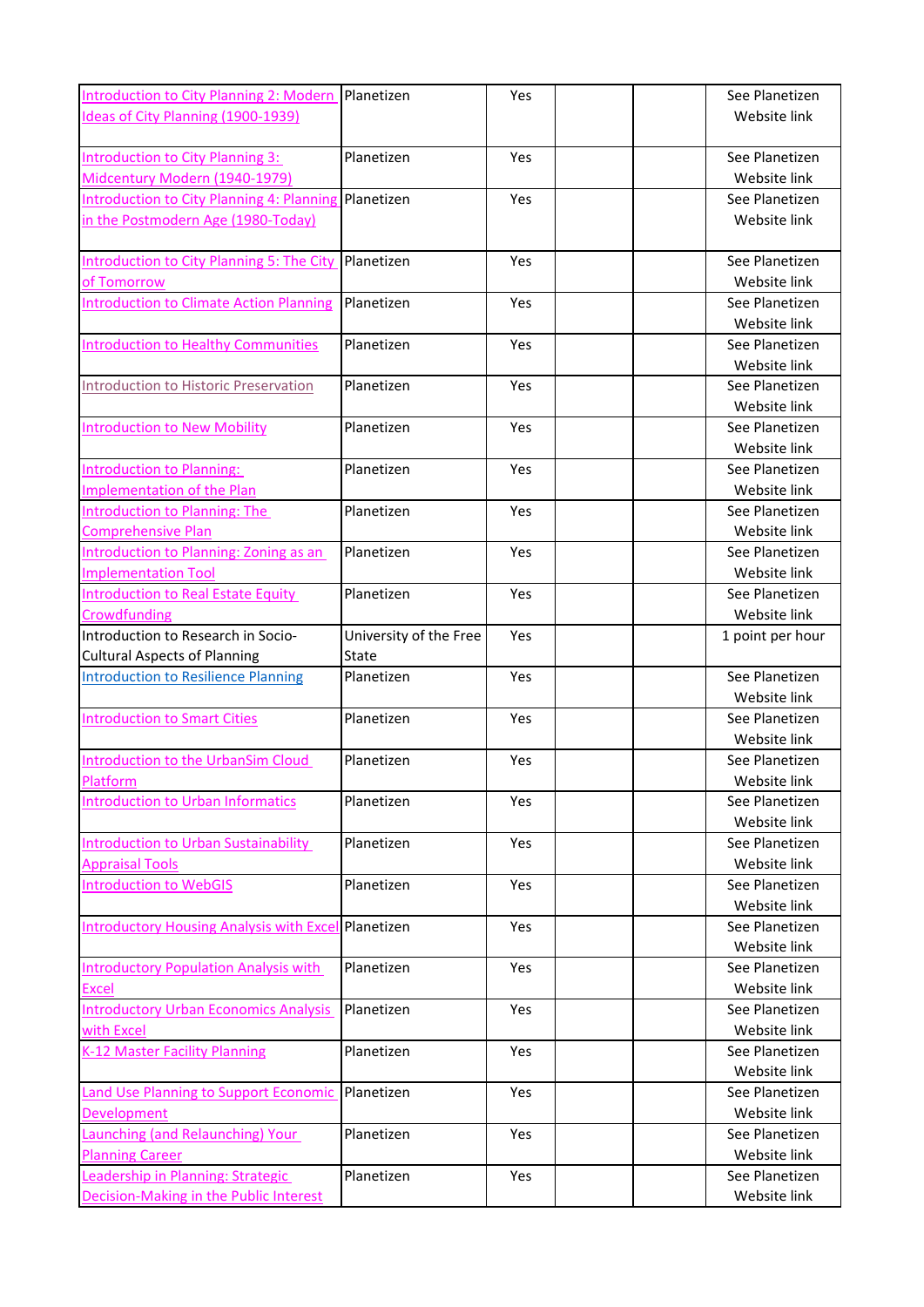| <b>Managing a Planning Organization</b>        | Planetizen                   | Yes        |     |     | See Planetizen                 |
|------------------------------------------------|------------------------------|------------|-----|-----|--------------------------------|
|                                                |                              |            |     |     | Website link                   |
| <b>Mobile Drawing Apps for Planners</b>        | Planetizen                   | Yes        |     |     | See Planetizen<br>Website link |
| <b>More Sustainability Appraisal Tools and</b> | Planetizen                   | Yes        |     |     | See Planetizen                 |
| <b>Future Prospects</b>                        |                              |            |     |     | Website link                   |
| <b>Parking Benefit Districts</b>               | Planetizen                   | Yes        |     |     | See Planetizen                 |
|                                                |                              |            |     |     | Website link                   |
| <b>Planning and Promoting Your</b>             | Planetizen                   | Yes        |     |     | See Planetizen                 |
| <b>Community Engagement Process</b>            |                              |            |     |     | Website link                   |
| <b>Planning Ethics</b>                         | Planetizen                   |            | Yes |     | See Planetizen                 |
|                                                |                              |            |     |     | Website link                   |
| <b>Planning for the Autonomous Future</b>      | Planetizen                   | Yes        |     |     | See Planetizen                 |
|                                                |                              |            |     |     | Website link                   |
| Preparation of Conditions of                   | South African                | Yes        |     | Yes | 1 point per hour               |
| Establishment and Registration of              | Association of               |            |     |     |                                |
| Townships                                      | Consulting                   |            |     |     |                                |
|                                                | <b>Professional Planners</b> |            |     |     |                                |
|                                                | (SAACPP)                     |            |     |     |                                |
| Principles of Land Use Management              | University of the Free       | Yes        |     |     | 1 point per hour               |
|                                                | State                        |            |     |     |                                |
| <b>Producing Engaging Documents</b>            | Planetizen                   | Yes        |     |     | See Planetizen                 |
|                                                |                              |            |     |     | Website link                   |
| Property Development and Investment            | University of Cape           | Yes        |     | Yes | 1 point per hour               |
| <b>Online Short Course</b>                     | Town                         |            |     |     |                                |
| <b>Python Data Analysis and Visualization</b>  | Planetizen                   | Yes        |     |     | See Planetizen                 |
|                                                |                              |            |     |     | Website link                   |
| <b>Python Geospatial Analysis and</b>          | Planetizen                   | Yes        |     |     | See Planetizen                 |
| <b>Mapping</b>                                 |                              |            |     |     | Website link                   |
| <b>Python Street Network Analysis</b>          | Planetizen                   | Yes        |     |     | See Planetizen                 |
|                                                |                              |            |     |     | Website link                   |
| Regional Scenario Planning: An                 | Planetizen                   | Yes        |     |     | See Planetizen                 |
| Overview                                       |                              |            |     |     | Website link                   |
| <b>Regulating Electronic Message Centers</b>   | Planetizen                   | Yes        |     |     | See Planetizen                 |
|                                                |                              |            |     |     | Website link                   |
| <b>Right of Way: How Racial and Class</b>      | Planetizen                   | Yes        |     |     | See Planetizen                 |
| Disparities Created a Silent Epidemic of       |                              |            |     |     | Website link                   |
| <b>Pedestrian Deaths</b>                       |                              |            |     |     |                                |
| SketchUp 2016 for Planners:                    | Planetizen                   | <b>Yes</b> |     |     | See Planetizen                 |
| Introduction                                   |                              |            |     |     | Website link                   |
| SketchUp 2016 for Planners: Site               | Planetizen                   | Yes        |     |     | See Planetizen                 |
| Planning                                       |                              |            |     |     | Website link                   |
| SketchUp for Planners - An Introduction        | Planetizen                   | Yes        |     |     | See Planetizen                 |
|                                                |                              |            |     |     | Website link                   |
| SketchUp for Planners - Intermediate           | Planetizen                   | Yes        |     |     | See Planetizen                 |
| Part 1                                         |                              |            |     |     | Website link                   |
| SketchUp for Planners - Intermediate           | Planetizen                   | Yes        |     |     | See Planetizen                 |
| Part 2                                         |                              |            |     |     | Website link                   |
| SketchUp for Planners - Intermediate           | Planetizen                   | Yes        |     |     | See Planetizen                 |
| Part 3                                         |                              |            |     |     | Website link                   |
| <b>SketchUp for Planners - Modeling</b>        | Planetizen                   | Yes        |     |     | See Planetizen                 |
| <b>Complex Forms and Structures</b>            |                              |            |     |     | Website link                   |
|                                                | Planetizen                   | Yes        |     |     | See Planetizen                 |
| <b>Storytelling for Planners</b>               |                              |            |     |     | Website link                   |
|                                                |                              |            |     |     |                                |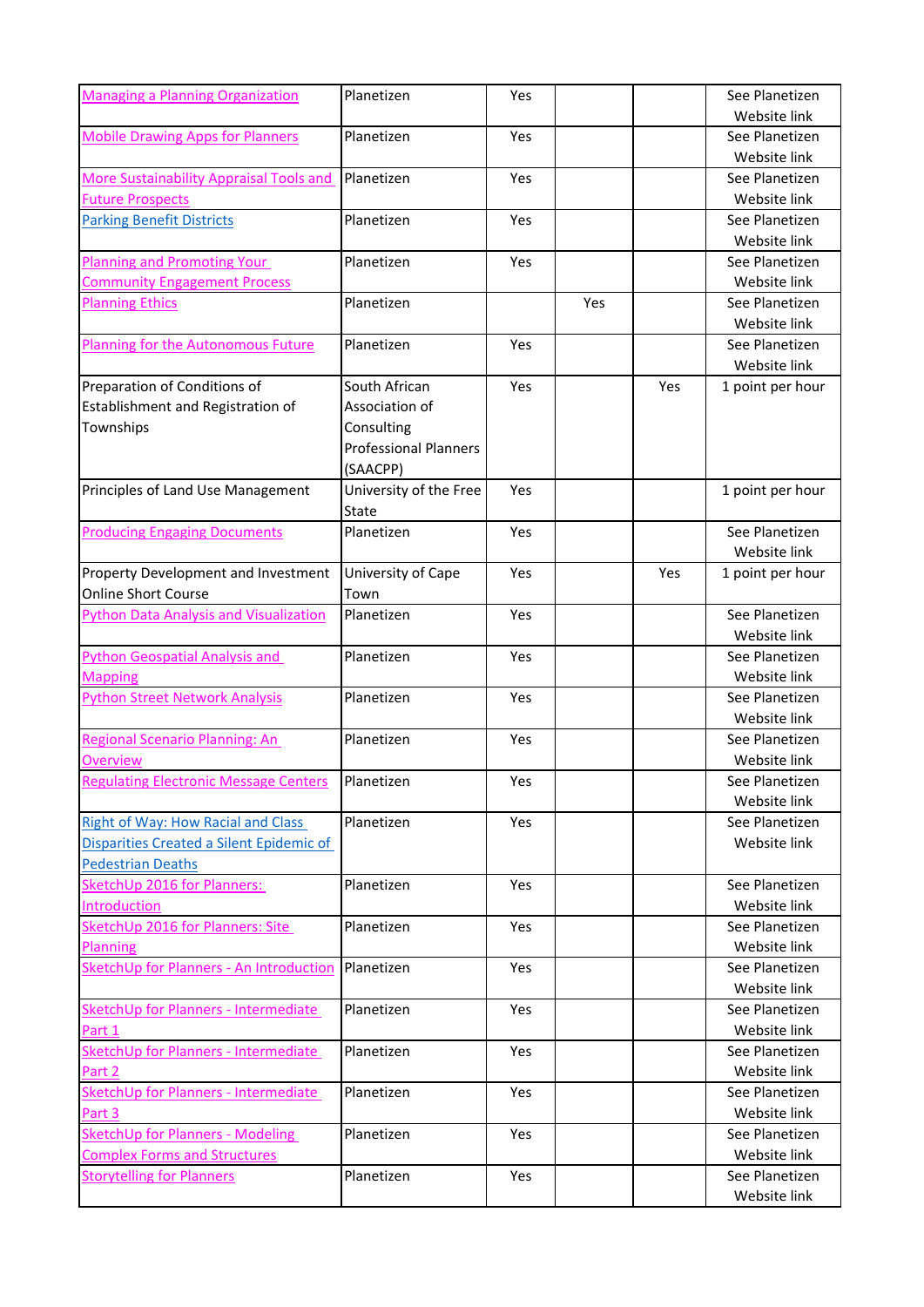| <b>Tableau for Planners 2: Worksheets</b>                      | Planetizen | Yes |     | See Planetizen   |
|----------------------------------------------------------------|------------|-----|-----|------------------|
|                                                                |            |     |     | Website link     |
| <b>Tableau for Planners 3: Dashboards</b>                      | Planetizen | Yes |     | See Planetizen   |
|                                                                |            |     |     | Website link     |
| <b>Tableau for Planners: Introduction</b>                      | Planetizen | Yes |     | See Planetizen   |
|                                                                |            |     |     | Website link     |
| <b>Tactical Urbanism: An Introduction</b>                      | Planetizen | Yes |     | See Planetizen   |
|                                                                |            |     |     | Website link     |
| <b>Tactical Urbanism: How It's Done</b>                        | Planetizen | Yes |     | See Planetizen   |
|                                                                |            |     |     | Website link     |
| The Charrette Way: The Secrets to                              | Planetizen | Yes |     | See Planetizen   |
| <b>Collaborative Creativity</b>                                |            |     |     | Website link     |
| The Ethics of Disruptive Transportation                        | Planetizen |     | Yes | See Planetizen   |
| <b>Technologies</b>                                            |            |     |     | Website link     |
| The Ethics of Office Administration, Part                      | Planetizen |     | Yes | See Planetizen   |
|                                                                |            |     |     | Website link     |
| The Ethics of Office Administration, Part                      | Planetizen |     | Yes | See Planetizen   |
|                                                                |            |     |     | Website link     |
| The Future of Cities After COVID-19                            | Planetizen | Yes |     | See Planetizen   |
|                                                                |            |     |     | Website link     |
| The Government's Role in Historic                              | Planetizen | Yes |     | See Planetizen   |
| Preservation                                                   |            |     |     | Website link     |
| The Green Book: Adapting South African CSIR                    |            | Yes |     | 1 point per hour |
| Settlement to Climate Change Training                          |            |     |     |                  |
| (Green Book Training)                                          |            |     |     |                  |
| The High Cost of Minimum Parking                               | Planetizen | Yes |     | See Planetizen   |
| <b>Requirements</b>                                            |            |     |     | Website link     |
| <b>The Human Scale</b>                                         | Planetizen | Yes |     | See Planetizen   |
|                                                                |            |     |     | Website link     |
| The Social Life of Small Urban Spaces                          | Planetizen | Yes |     | See Planetizen   |
|                                                                |            |     |     | Website link     |
| The YIMBY Movement: Opportunities                              | Planetizen | Yes |     | See Planetizen   |
| and Challenges for Planners                                    |            |     |     | Website link     |
| <b>Transit Planning: The First/Last Mile</b>                   | Planetizen | Yes |     | See Planetizen   |
|                                                                |            |     |     | Website link     |
| <b>Transit Service Design 101</b>                              | Planetizen | Yes |     | See Planetizen   |
|                                                                |            |     |     | Website link     |
| <b>Transportation Planning: Effects on the</b>                 | Planetizen | Yes |     | See Planetizen   |
| Environment, Health, and Social Justice                        |            |     |     | Website link     |
|                                                                |            |     |     |                  |
| <b>Transportation Planning: Land Use and</b>                   | Planetizen | Yes |     | See Planetizen   |
| <b>Transportation Systems</b>                                  |            | Yes |     | Website link     |
| <b>Transportation Planning: Making</b>                         | Planetizen |     |     | See Planetizen   |
| <b>Transportation Plans-Rationality and</b><br><b>Politics</b> |            |     |     | Website link     |
| <b>Transportation Planning: Principles and</b>                 | Planetizen | Yes |     | See Planetizen   |
|                                                                |            |     |     |                  |
| <b>Practices of Transportation Finance</b>                     |            |     |     | Website link     |
| <b>Transportation Planning: Strategies for</b>                 | Planetizen | Yes |     | See Planetizen   |
| <b>Working with Roadway Capacity</b>                           |            |     |     | Website link     |
| <b>Transportation Planning: The Role of</b>                    | Planetizen | Yes |     | See Planetizen   |
| <b>Transportation Systems in Social and</b>                    |            |     |     | Website link     |
| <b>Economic Life</b>                                           |            |     |     |                  |
|                                                                |            |     |     |                  |